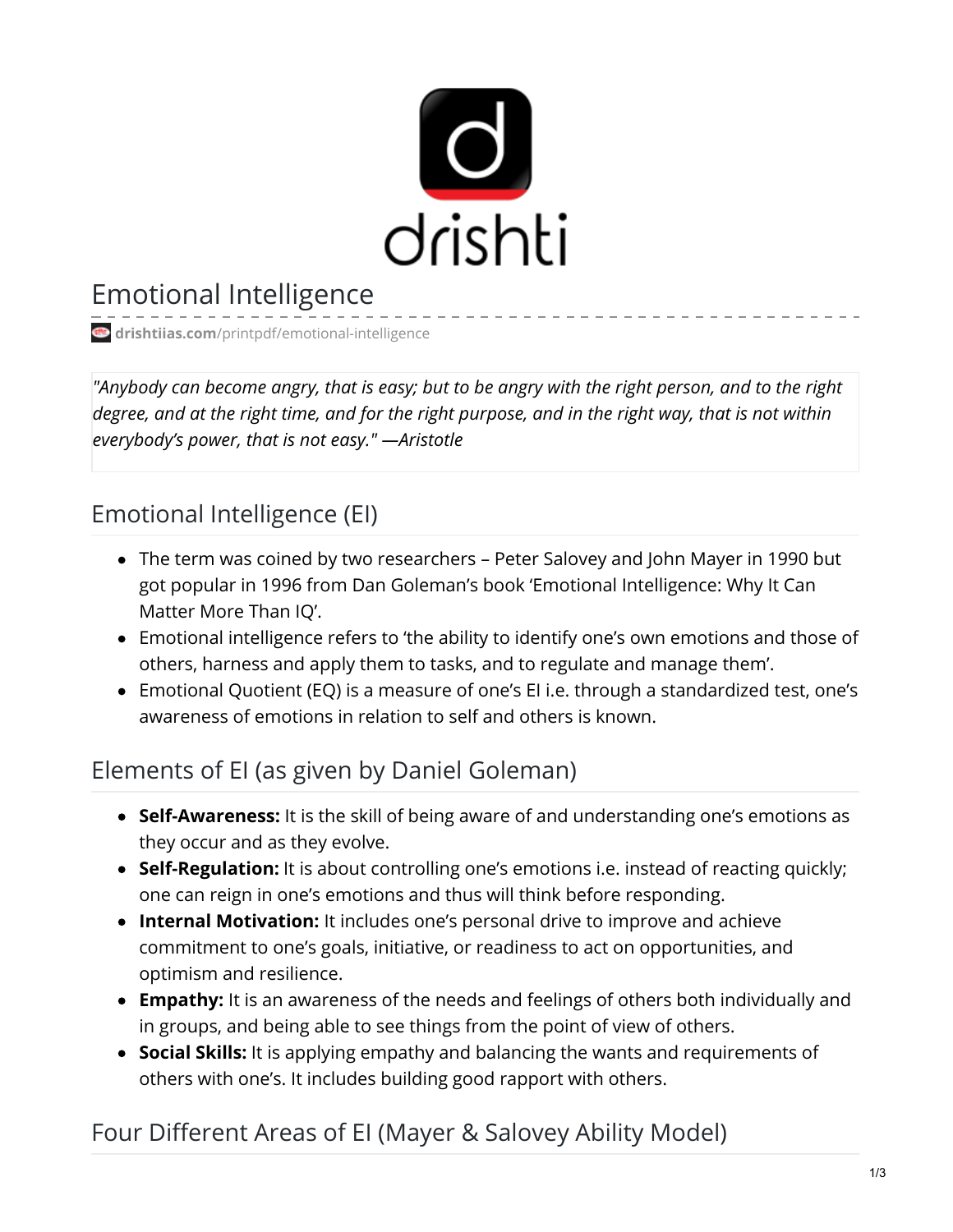- The ability to perceive emotions in oneself and others accurately.
- The ability to use emotions to facilitate thinking.
- The ability to understand emotions, emotional language, and the signals conveyed by emotions.
- The ability to manage emotions so as to attain specific goals.

# Emotional Quotient (EQ) vs. Intelligent Quotient (IQ)

*"What really matters for success, character, happiness and lifelong achievements is a definite set of emotional skills – your EQ — not just purely cognitive abilities that are measured by conventional IQ tests." —Daniel Goleman*

- **EQ is a measure of a person's level of emotional intelligence.** It refers to a person's ability to perceive, control, evaluate, and express emotions.
- **IQ is a score derived from one of several standardized tests designed to assess an individual's intelligence.** It is used to determine academic abilities and identify individuals with off-the-chart intelligence or mental challenges.
- **EQ is centred on abilities such as** identifying emotions, evaluating how others feel, controlling one's own emotions, perceiving how others feel, using emotions to facilitate social communication and relating to others.
- **IQ represents abilities such as** visual and spatial processing, knowledge of the world, fluid reasoning, working memory and short-term memory and quantitative reasoning.

## Importance of EI in Civil Services

- **For Targeting Policies better:** Bureaucrats need to know emotions, moods and drives of persons at whom public policy is targeted for better acquaintance with the nature of problems in society and their possible solutions.
- **For motivating subordinates:** EI helps a person in comprehending emotions of others, thus an emotionally intelligent civil servant can motivate his/her subordinates towards a particular goal.
- **Stress Management:** EI enables one to manage emotions in anxiety-provoking situations and thus helps one in maintaining one's physical and mental well being.
- **For change:** An Emotionally Intelligent person is more likely to try new things, take risks and face new challenges without fear. This will help in finding innovative solutions to different problems.
- **For Decision making:** EI helps in recognizing such emotions that are unrelated to any specific problem and not allowing them to be influential to the final result.
- **For Better Communication:** An Emotionally Intelligent civil servant will be able to communicate policies better. Also, the person will be able to foster a healthy relationship with subordinates.